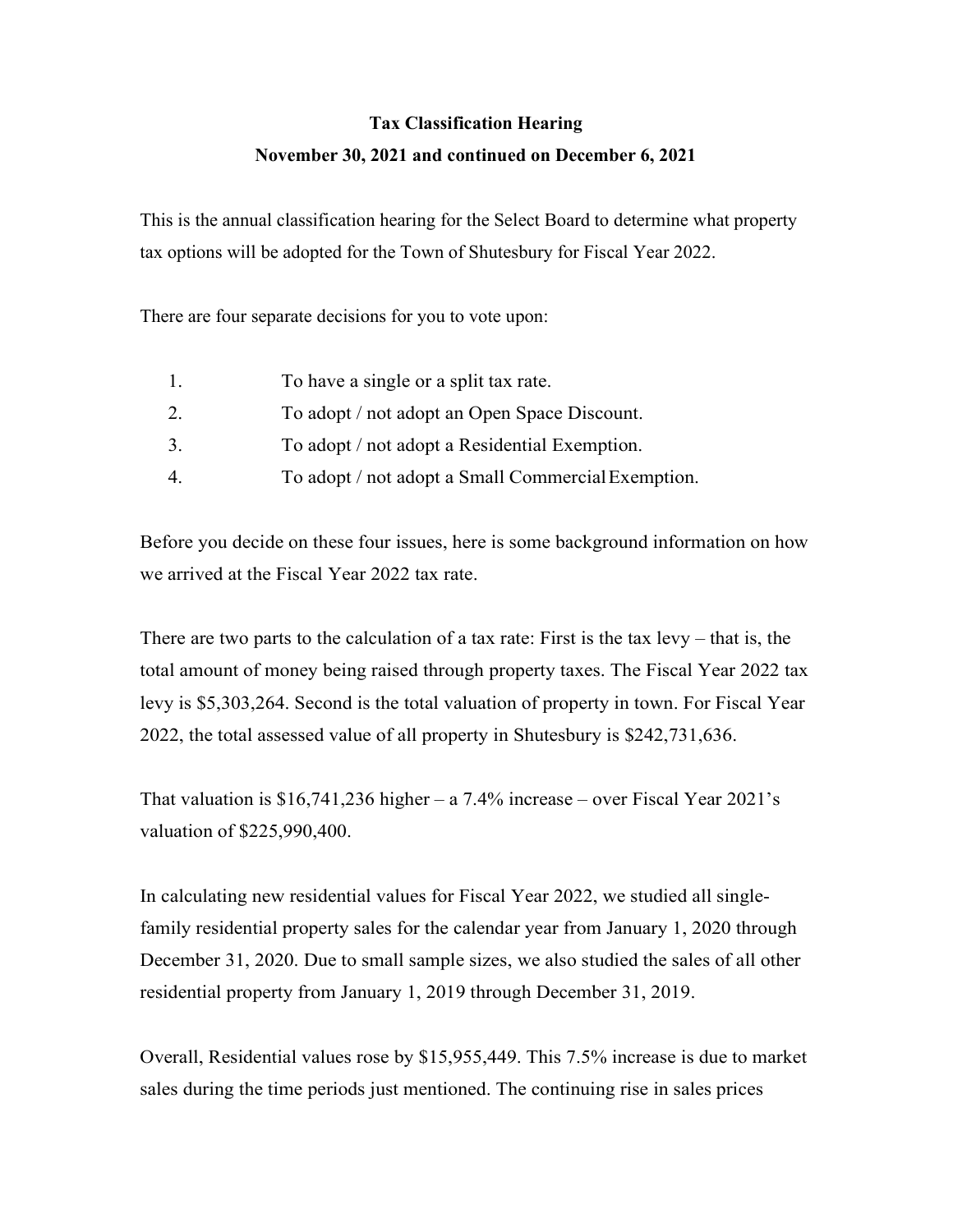versus assessed value that we've seen continuing in calendar year 2021 will be reflected in the Fiscal Year 2023 valuations.

Other significant value changes from Fiscal Year 2021 to Fiscal Year 2022 were:

- A \$378,457, or 21.2% increase in Commercial values. Although we think of Shutesbury as having no Commercial tax base, the many Chapter 61, 61A and 61B protected lands in town fare considered by the Department of Revenue as Commercial properties. The state increased the amount we can vale an acre of forest land and an acre of farmland in Fiscal Year 2022.
- A \$19,344, or 3.6%, increase in Industrial values: This is almost entirely due to increases in the PILOT agreement between Next Era and the town and the lease price that Next Era is paying to W.D. Cowls.
- A \$600,466, or 5.7%, increase in Personal Property values: The majority of this increase stems from the Department of Revenue mandating a new way of valuing our three utility accounts for National Grid and Eversource.

Getting back to setting the tax rate:

Shutesbury's property tax base this fiscal year remains at 94.3% residential property. The remaining 5.7% is termed "CIP" – which stands for "commercial, industrial, and personal property." You are allowed to have a split tax rate that shifts some of the residential tax burden to the CIP properties. Shutesbury always has maintained a single tax rate.

The single tax rate is calculated by dividing the tax levy by the total assessed valuation, and then multiplying that number by 1,000. That's \$5,303,264 divided by \$242,944,116 times 1,000, which works out to a Fiscal Year 2022 tax rate of \$21.82 per thousand dollars of valuation. This is a \$0.79 decrease from the Fiscal Year 2021 tax rate of \$22.61.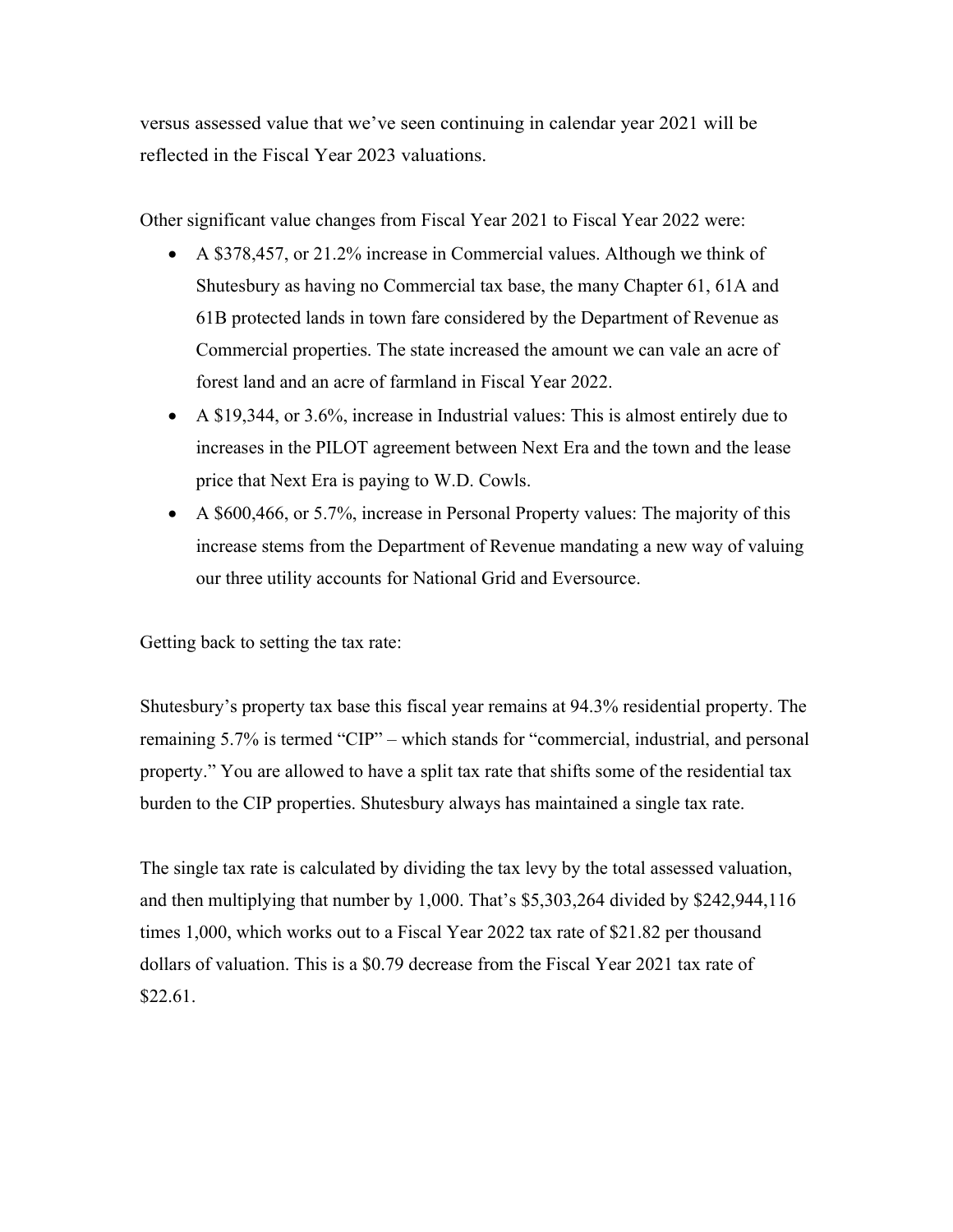The average single-family home value has risen from \$250,434 in FY21 to \$269,151 in FY22 – a 7.5% increase. By the way, the value of an average single-family home value is calculated by dividing the total value of all single-family homes (\$201,594,118) by the number of single-family homes (749).

The following chart indicates how FY22 compares to FY21 and FY20:

| <b>FY22 Average</b>   | <b>FY21 Average</b>   | <b>FY20 Average</b>    |
|-----------------------|-----------------------|------------------------|
| Single-Family         | Single-Family         | Single-Family          |
| <b>Home Value</b>     | <b>Home Value</b>     | <b>Home Value</b>      |
| \$269,511             | \$250,434             | \$248,448              |
| <b>FY22 Tax Rate</b>  | <b>FY21 Tax Rate</b>  | <b>FY20 Tax Rate</b>   |
| \$21.82               | \$22.61               | \$24.04                |
| Difference from       | Difference from       | <b>Difference from</b> |
| <b>Previous Year</b>  | <b>Previous Year</b>  | <b>Previous Year</b>   |
| (S0.79)               | (S1.43)               | \$0.78                 |
| <b>Property Taxes</b> | <b>Property Taxes</b> | <b>Property Taxes</b>  |
| \$5,880.73            | \$5,662.31            | \$5,972.69             |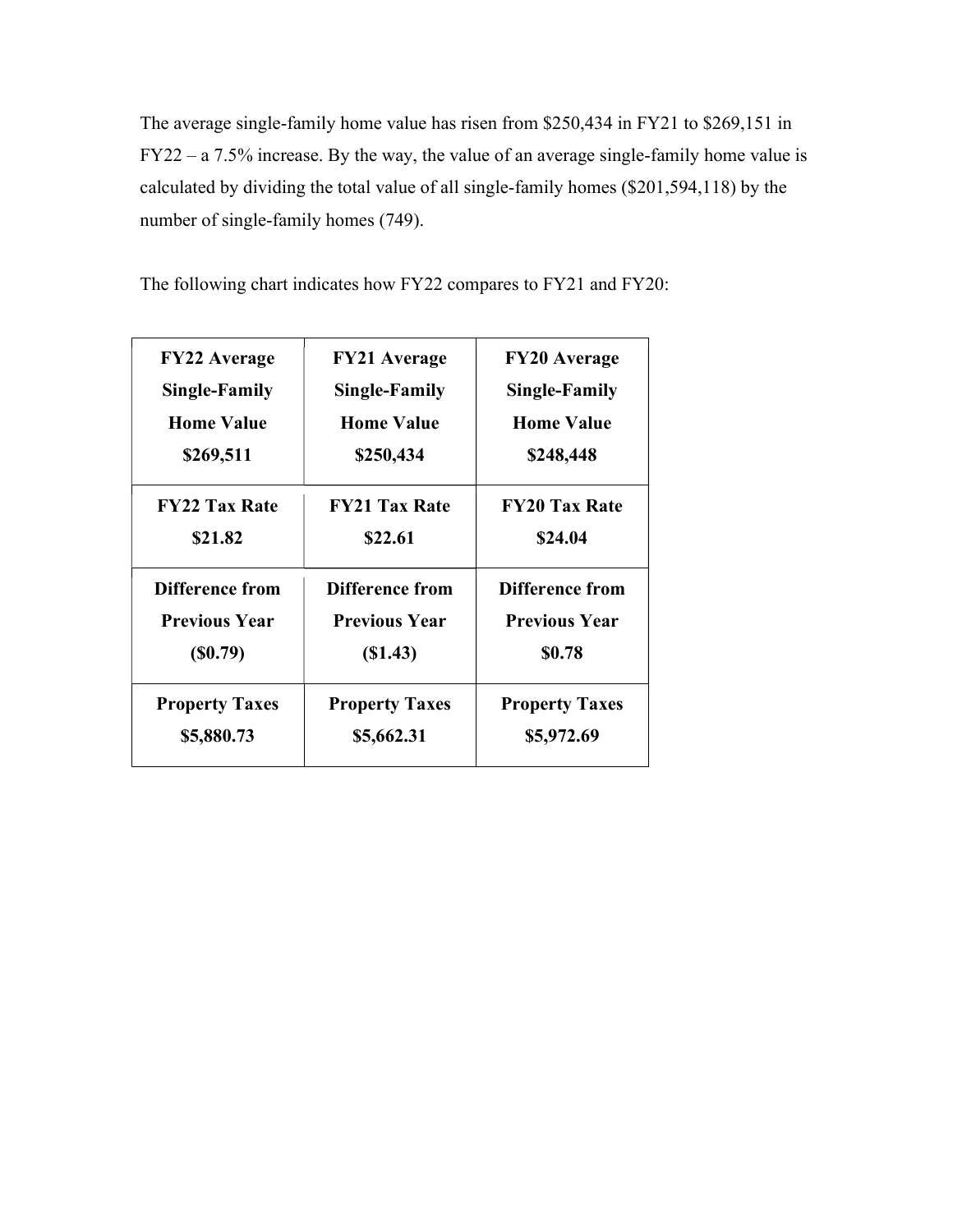## Tonight…

Your first decision is whether to shift the CIP's share of the tax burden up to 150%. Any reduction of the residential tax burden by increasing taxes paid by the CIP classes will result in an enormous impact on the CIP rate with little relief in the residential rate.

This would increase the tax rate and property taxes for:

- Small businesses, of which there are more than a dozen in town,
- Owners of the approximately 130 second homes in town, primary in the Lake Wyola area,
- Electric utilities National Grid and Eversource, and
- The owners of the 125 or so parcels of Chapter 61 forestry, agricultural and open space/recreation land.

Because Shutesbury traditionally does not have a split tax rate, I am not providing any examples, such a shifting the CIP categories by 1%, 10% or 25%.

Your second decision is whether to offer an open space discount of up to 25% of the value. This option is not available because there is no open space classified land in Shutesbury.

Your third decision is whether to allow a residential exemption which would allow up to 20% of the average assessed value of residential properties used as the principal residence of the owner. (In other words, they own a second home.) There only a handful of communities in Massachusetts that adopted this exemption last year, and they are mostly along the Atlantic Ocean coast. Shutesbury has never adopted this exemption.

Finally, there is an option to exempt up to 10% of the value of small commercial parcels occupied by small businesses employing 10 or fewer people and the value of the property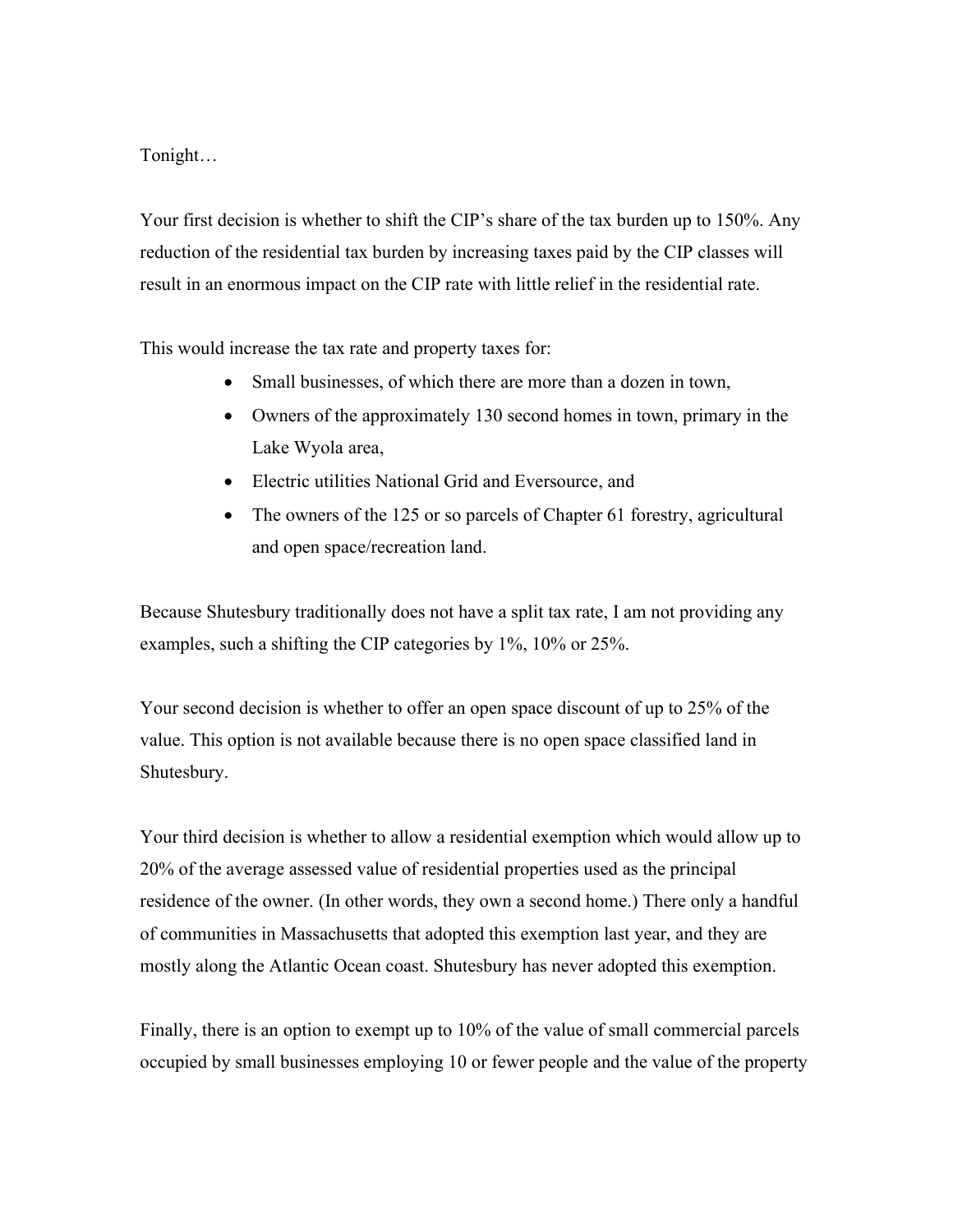is less than \$1 million Only 14 communities in Massachusetts have adopted this exemption.

For your information, the Excess Levy Capacity for Fiscal Year 2021 is \$536,996.00 (DoR Form LA-5). (For FY21, that number was \$571,919.41.) This levy capacity means the town could have raised this money through property taxes, but chose not to do so. Had you raised this additional amount of money through taxes, the single tax rate would have been  $\frac{$24.03}{}$  per thousand dollars of valuation – or  $\frac{$2.21}{}$  higher than the \$21.82 rate.